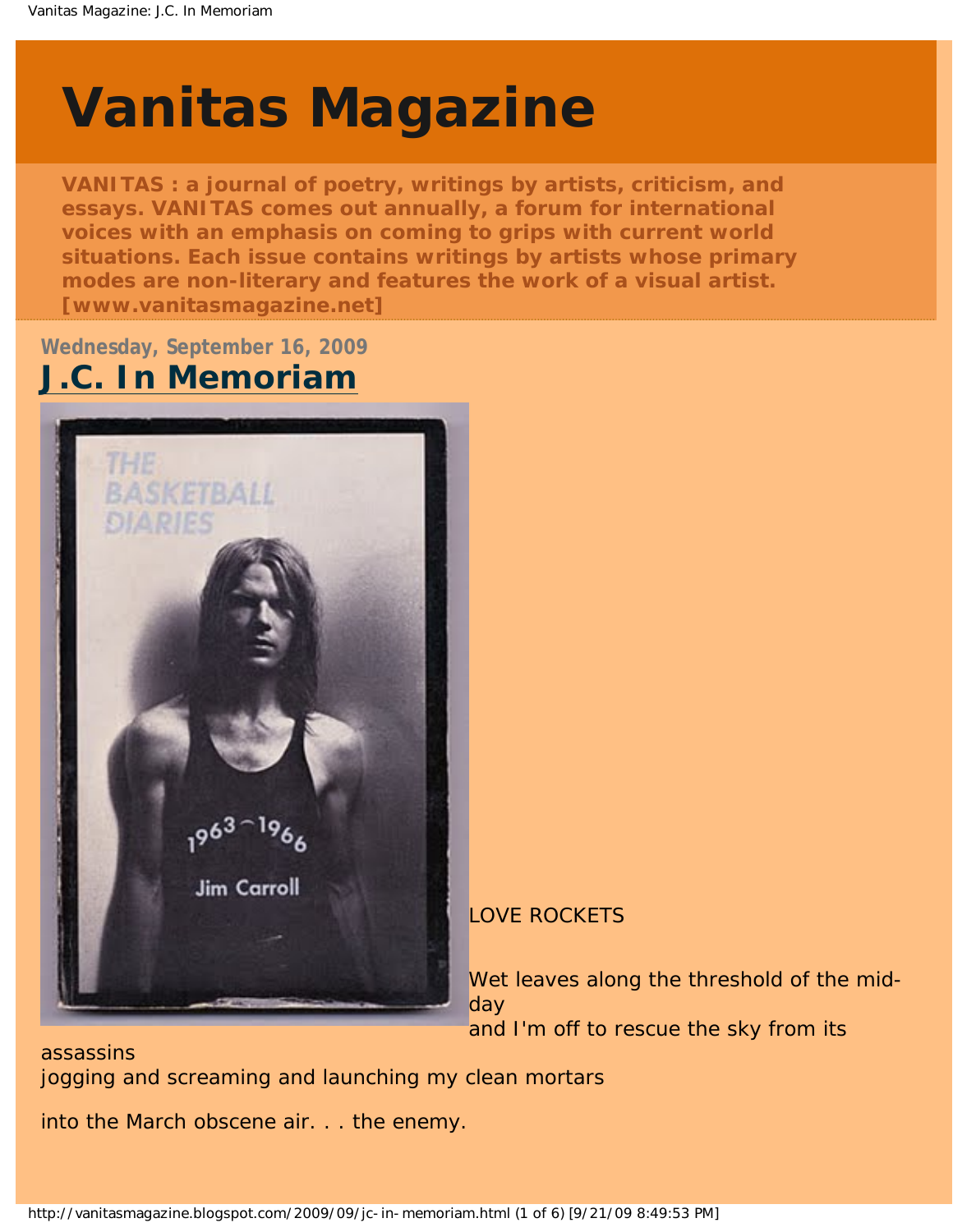I suppose I'd rather be sitting in Samoa now sipping a quart of Orange Julius and being fanned by Joey Heatherton in black tights and white glossy lipstick. but I'm not. I'm here. and I have something to say,

as well as something to take care of.

And that something is probably more important than you realize. I like the sky (don't you), its warmth, its friendliness, I'm not going to let all this fucking soot taint that terrific blue.

battle the filthy airs with your mortars and your prayers.

you'll soon be overcome with lovely sensations of the sky. you'll be thinking of me as this happens.

— Jim Carroll

Posted by VANITAS at [8:06 PM](#page-0-0)

### **4 comments:**

**[TCs](http://www.blogger.com/profile/05915822857461178942)aid...** 

Vincent,

Interesting circularity to have that sky image on the elegiac post below loop up into Jim's sky poem, a very early piece from Living at the Movies. Who is the you, what is the relation of the you to the speaker, what are the mortars? It's not a simple poem, for all the Frankesque breeziness. The faux swagger of the ending, prepared by "I'm here. and I have something to say," that's very Jimlike. As I hear it the influences are evident but are less important than the assimilation into something else, a mode that already in his early twenties was his own. It is not created by a generation or a school but by a singular writing intelligence, don't you think?

[September 17, 2009 7:33 AM](http://vanitasmagazine.blogspot.com/2009/09/jc-in-memoriam.html?showComment=1253198006318#c6582798602333372134) 

### **xileinparadise said...**

One of the things immediately evident when Living At The Movies came my way back in the 70's was the total lack of bullshit in the poems, a working class precision on what it is and what it ain't. None of that fuzzy headed college boy jive. There were resonances that those of us who appreciated the work of our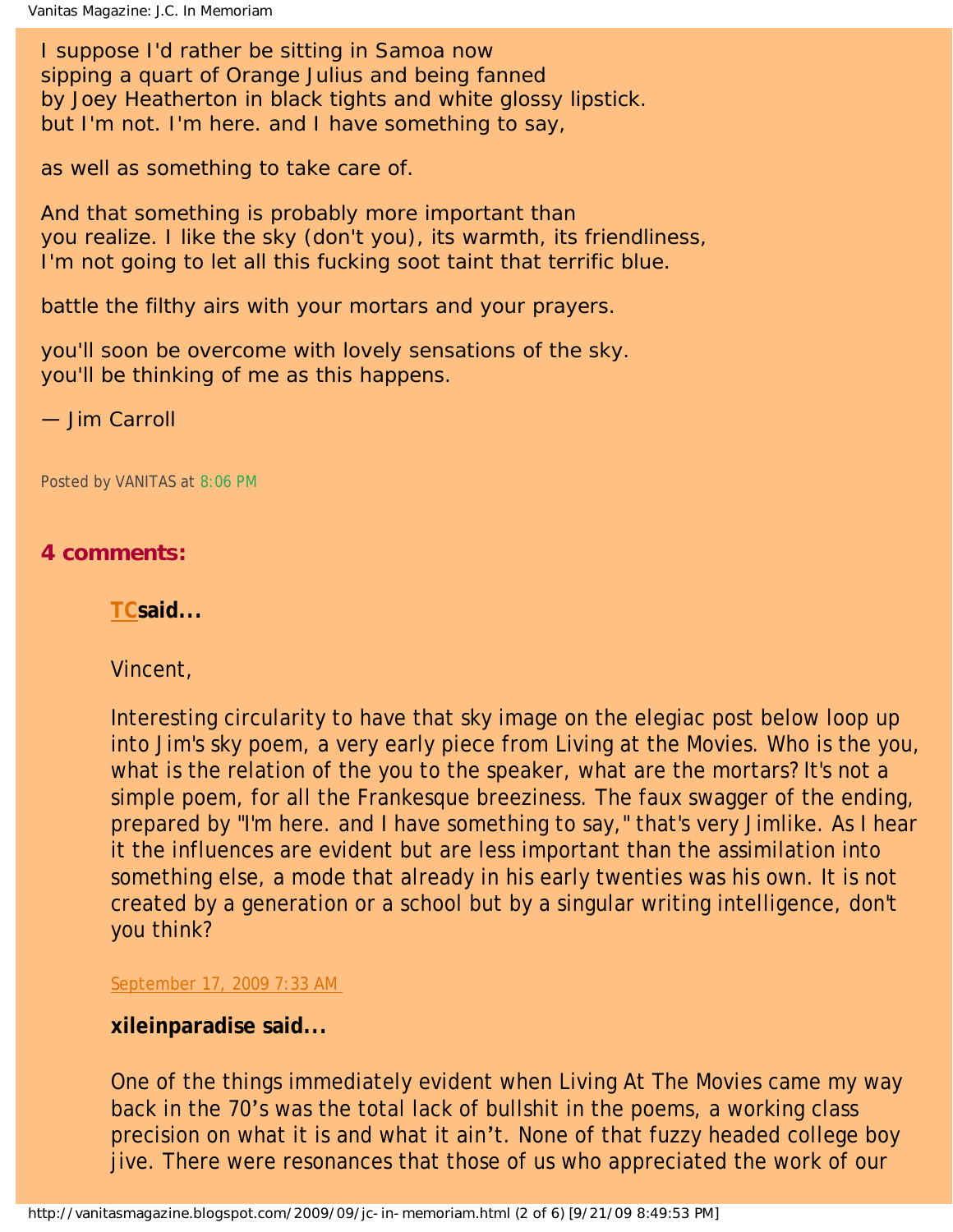friends in New York (and elsewhere) could understand and say "un-huh, that's the way I like it." We could believe that he was one of us (and we were one of him). I truly dislike the Rimbaud cliché when applied to promising young poets, but in his case I could not begrudge it. He was hitting all the right notes, touching all the same notions, synchronizing all the same hopes and fears with an unpretentiousness and honesty. There was a visceral posturing in those early poems that was, in a sense, Archimedean -- if you're going to move the world you need to take a stand. Rereading the works in these posts and at Beyond The Pale brings back the appreciation for that clarity of vision unadorned by nothing more than flesh and bone. He was his own man, he lived in his own skin, and he took stock of his humanity with own words. Can't ask for any more than that.

"Poetic creation still remains an act of perfect spiritual freedom" as Eliade says. The purest poetic act recreates language from an inner experience that, like ecstasy or religious inspiration, reveals the essence of things.

### [September 17, 2009 2:40 PM](http://vanitasmagazine.blogspot.com/2009/09/jc-in-memoriam.html?showComment=1253223610337#c5952895501373306145)

**[TCs](http://www.blogger.com/profile/05915822857461178942)aid...** 

Pat,

The Eliade quote is useful here, it comes close to naming that very high bright/ dark level of power we could and can see operating in JC's work from the earliest. The similarities to others fell away as he fell deeper and deeper into himself. I believe his work in poetry and in the intimately related poetry of prose fable does indeed touch the unnameable essence of things, which we may feel but will never capture, contain or foreclose.

In this art as you know many are called, few chosen, and perhaps those left out will be fortunate never to know the complexities that accompany the ecstasy of the induction to the true calling.

Basic soul stuff, nothing whatsoever to do with Entertainment.

[September 17, 2009 7:37 PM](http://vanitasmagazine.blogspot.com/2009/09/jc-in-memoriam.html?showComment=1253241441355#c1074075155915669494)

**[VANITAS](http://www.blogger.com/profile/10486783210928118377)said...** 

Tom,

I picked up my copy of LIVING AT THE MOVIES (the new edition — I have to find a copy of the original, with Larry River's amazing wrap-around art embodying "living at the movies") and found my bookmark (Trident Booksellers and Cafe, 338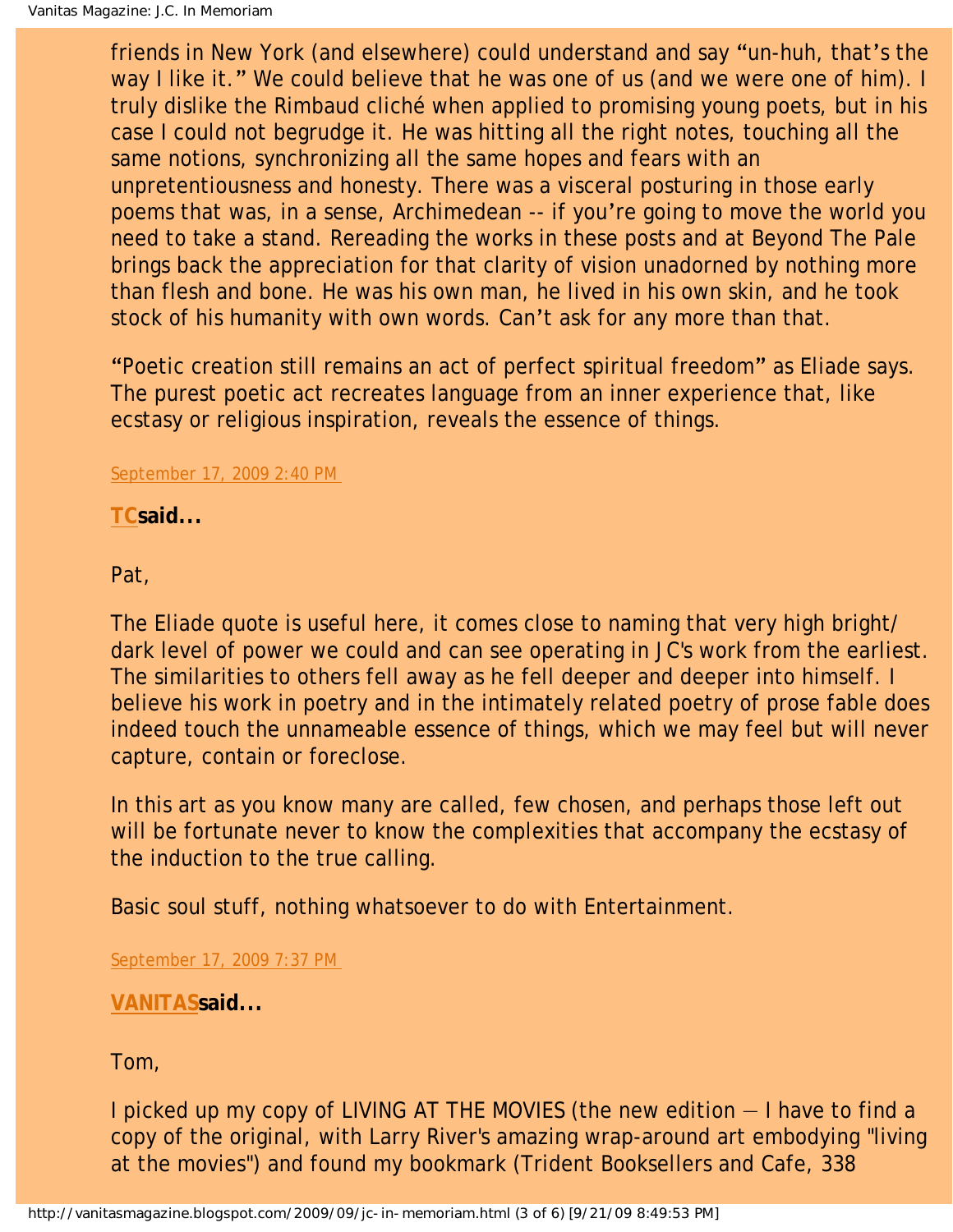Newbury Street, Boston) just at "Love Rockets." Then I read around, then I pulled out my copy of the Angel Hair mimeo book FOUR UPS AND ONE DOWN. One of them (an up I presume) was also "Love Rockets," and my choice was cinched.

I love the casualness of "the mid-day," as though possibly a fractured phrase, à la "The Tennis Court Oath," possibly not. Those Jim images — "Wet," "sky," "threshold" — but what really makes the poem work is the paradox: "obscene air," "fucking soot," and "filthy airs" giving way to, or at least sharing the page with, "terrific blue" and "lovely sensations." The Orange Julius/Joey Heatherton fantasy is Romantic, isn't it? The idea that the imagination can/does save us. The last line reminds me a lot of "Which is not going to go wasted on me, which is why I'm telling you about it." But, to get to your point, not in a derivative way, but in a fresh, re-invented way. To see that, and it does happen all the time, or sometimes, is to recognize the tradition, which is so great, because it means we are not alone. Don't you think the young Jim had something in common with the young (eternally) Keats?

[September 18, 2009 7:40 AM](http://vanitasmagazine.blogspot.com/2009/09/jc-in-memoriam.html?showComment=1253284832451#c1708468517221102229) 

[Post a Comment](https://www.blogger.com/comment.g?blogID=9139185550151027390&postID=1622257559609789409)

[Newer](http://vanitasmagazine.blogspot.com/2009/09/bright-star.html) [Post](http://vanitasmagazine.blogspot.com/2009/09/bright-star.html)

[Home](http://vanitasmagazine.blogspot.com/)

[Older](http://vanitasmagazine.blogspot.com/2009/09/tc-jim-carroll-pax-aeternum.html)  [Post](http://vanitasmagazine.blogspot.com/2009/09/tc-jim-carroll-pax-aeternum.html)

Subscribe to: [Post Comments \(Atom\)](http://vanitasmagazine.blogspot.com/feeds/1622257559609789409/comments/default)

## **Tom Clark blogs on Vanitas Site!!**

For the foreseeable future, Tom Clark has agreed to blog on the Vanitas magazine site! This is amazing news, as Tom is not only prolific — but also highly entertaining, a genius, extremely knowledgeable, etc. Look for the "TC" tag in front of his post titles — and enjoy!

# **Recent Libellum Publications : Norma Cole and Basil King**

### **Norma Cole :** *Natural Light*

Norma Cole's book presents new poems by a modern master of the found and formulated — this book is divided into three sequences: "Pluto's Disgrace," "In Our Own Backyard," and "Collective Memory." Personal, global, universal: all three shift and interlock in repeating cadences. Their lock on reality provides consolation for these times.

### **Basil King :** *In The Field Where Daffodils Grow*

Part of King's series "Learning to Draw" that brings to bear his talents both as writer and visual artist.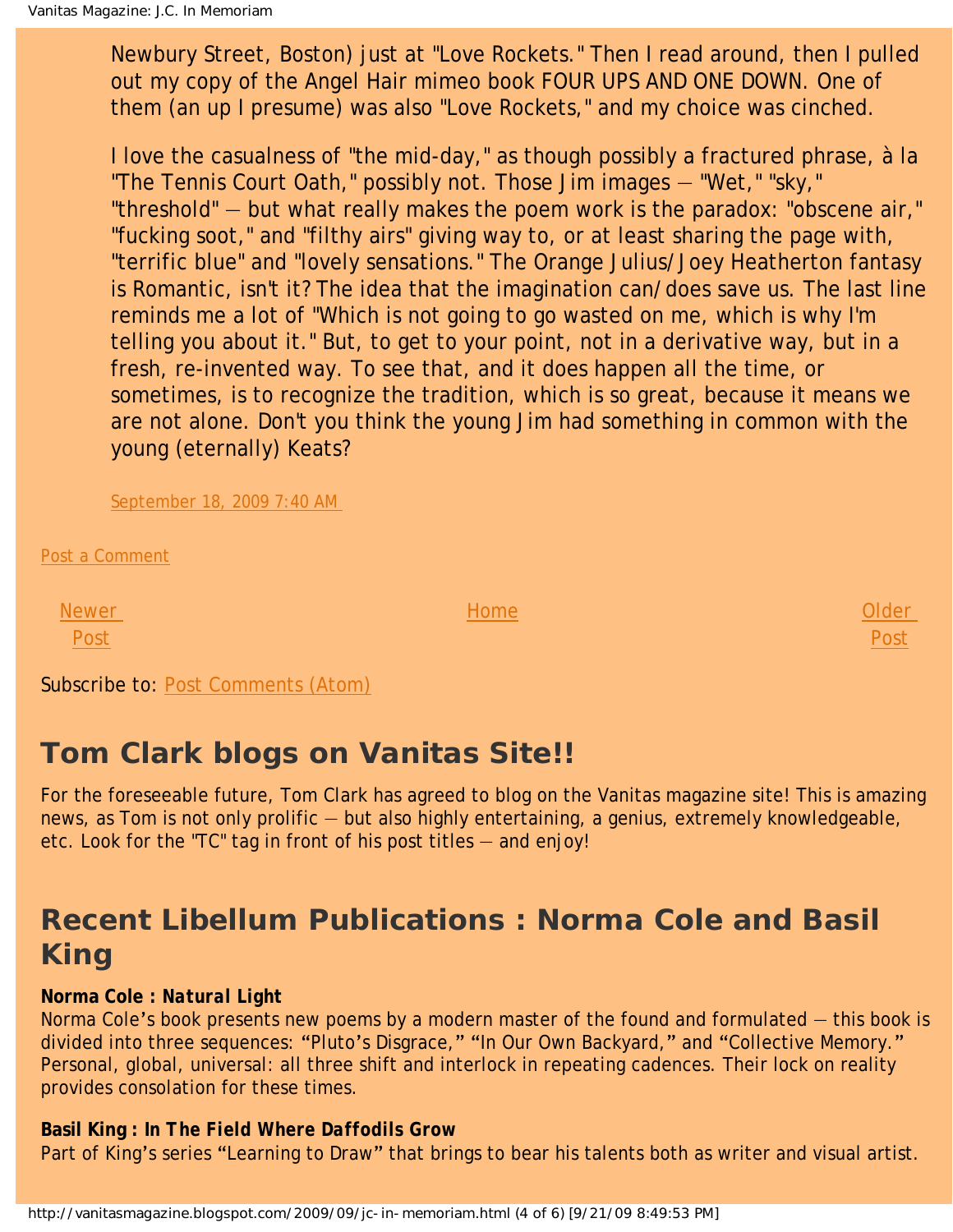This book contains the autobiography of a painting and contemplation of some heroes — Hartley, H.D., Williams, Demuth, Giotto, Nijinsky, Emily Carr, Virginia Woolf and her sister, Vanessa Bell. "Paintings stay alive because people look at them. And when they don't, they die."

Available through Small Press Distribution www.spdbooks.org

# **Hot Links**

- [Abraham Lincoln](http://abrahamlincolnmagazine.blogspot.com/)
- [Beyond The Pale](http://tomclarkblog.blogspot.com/)
- [Big Bridge](http://www.bigbridge.org/index2.htm)
- [Chaxblog](http://chax.org/blog.htm)
- [Coconut](http://www.coconutpoetry.org/)
- [Conjunctions](http://www.conjunctions.com/)
- [Eyeball Hatred](http://claytonbanes.blogspot.com/)
- [Hanging Loose](http://www.hangingloosepress.com/)
- [Isola di Rifiuti](http://isola-di-rifiuti.blogspot.com/)
- [Jacket magazine](http://jacketmagazine.com/00/home.shtml)
- [Lime Tree](http://lime-tree.blogspot.com/)
- [Milk Magazine](http://www.milkmag.org/)
- [Possum Ego](http://possumego.blogspot.com/)
- [Silliman's Blog](http://ronsilliman.blogspot.com/)
- [The Best American Poetry](http://www.bestamericanpoetry.com/)
- [The Blind Chatelaine's Keys](http://angelicpoker.blogspot.com/)
- [The Well Nourished Moon](http://www.stephanieyoung.org/blog/)
- **[Tom Raworth](http://www.tomraworth.com/notes/)**
- [wood s lot](http://web.ncf.ca/ek867/wood_s_lot.html)
- $\bullet$   $\sim$ -ululations $\sim$

# **Blog Archive**

- $\sqrt{2009}$  (98)
	- ❍ [▼](javascript:void(0)) [September](http://vanitasmagazine.blogspot.com/2009_09_01_archive.html) (6)
		- [TC: Jim Carroll and the Imaginal Particular: "The ...](http://vanitasmagazine.blogspot.com/2009/09/tc-jim-carroll-and-imaginal-particular.html)
		- ["Bright Star"](http://vanitasmagazine.blogspot.com/2009/09/bright-star.html)
		- [J.C. In Memoriam](#page-0-0)
		- [TC: Jim Carroll: Pax Aeternum](http://vanitasmagazine.blogspot.com/2009/09/tc-jim-carroll-pax-aeternum.html)
		- [TC: Species](http://vanitasmagazine.blogspot.com/2009/09/tc-species.html)
		- [TC: Tree Talk](http://vanitasmagazine.blogspot.com/2009/09/tc-tree-talk.html)
	- ❍ [►](javascript:void(0)) [August](http://vanitasmagazine.blogspot.com/2009_08_01_archive.html) (11)
	- $\circ$   $\blacktriangleright$  [July](http://vanitasmagazine.blogspot.com/2009_07_01_archive.html) (4)